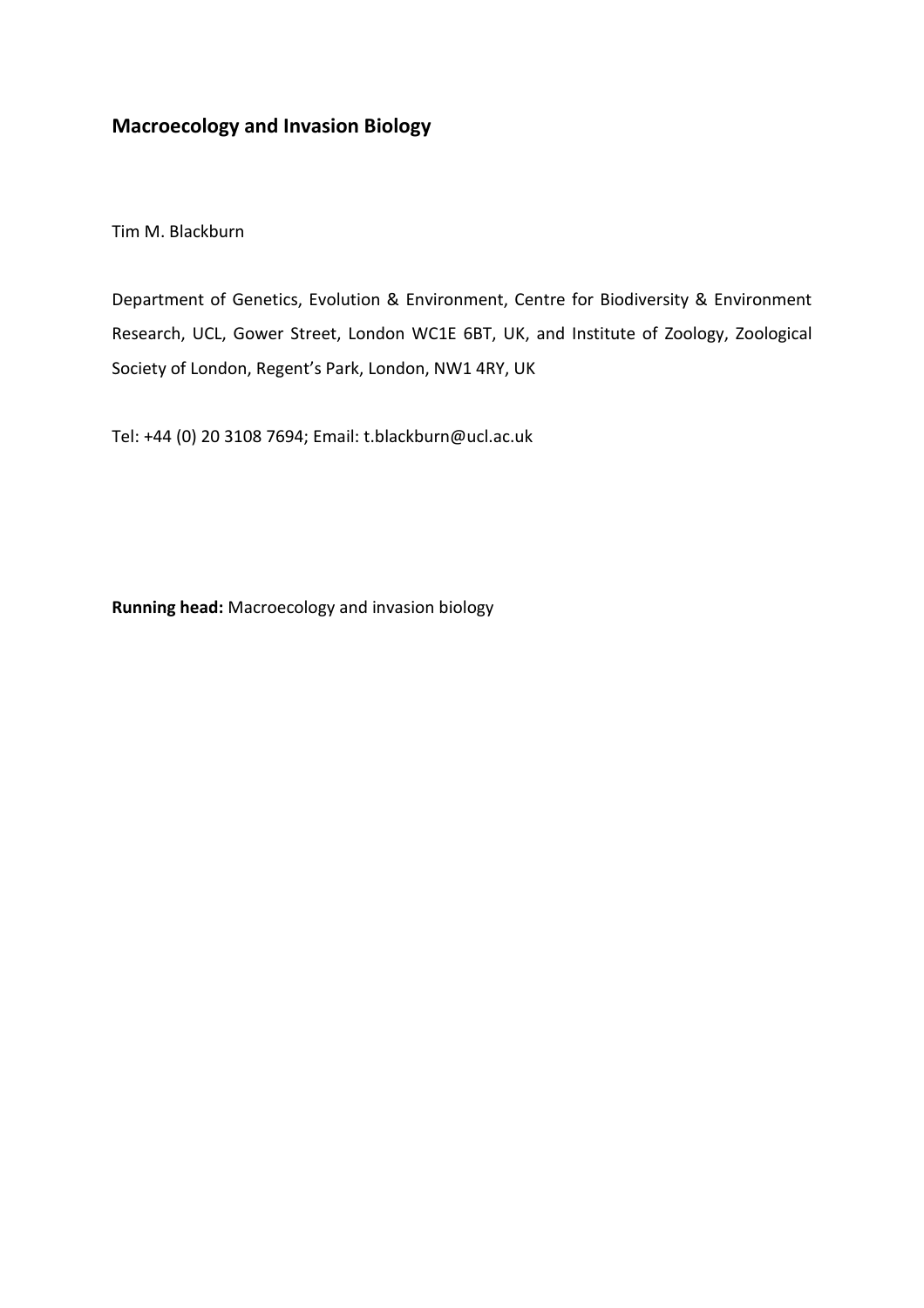#### **Macroecology**

In 1988, my D.Phil. supervisor Paul Harvey came into my office to show me a recent paper from the journal *American Naturalist*. *Evolution of species assemblages: effects of energetic constraints and species dynamics on the diversification of the American avifauna* by Jim Brown and Brian Maurer was at best tangential to my thesis work on life history evolution, but Paul had an idea for a side project I could pursue testing for sampling effects in the relationship between abundance and body size in that assemblage (and others). I remember it taking me ages to grasp the concepts involved, I'm sure driving Paul's post-doc Mark Pagel almost to distraction with my failure to understand his explanations. However, I got it in the end, and the resulting paper (Blackburn *et al.*, 1990) was not only my first ever publication, but also the start of more than a decade of research into the nascent field of macroecology. I started my doctorate with an active dislike of ecology, but ended up as an ecologist.

From that first foray into macroecology, a consistent theme of my research was the importance of considering the null hypothesis, and the implications of potential biases in the data analysed for that hypothesis. As the study of large-scale patterns in the abundance and distribution of organisms, macroecology was (and still is) largely based on the analysis of features expressed across large assemblages of organisms, and therefore not readily amenable to study through manipulative experiments. Attempts to infer process on the basis of natural experiments lacking controls require extra care to ensure that the patterns observed are not a consequence of sampling effects, or phylogenetic or spatial autocorrelation. For example, Brown & Maurer (1987) had found a generally negative association between estimates of mean population density and body mass in North American breeding birds, but with the highest densities for species of intermediate mass. They suggested that the energetic demands of being a very small bird requires such species to feed on concentrated energy sources, which are in relatively short supply in the environment. These smallest birds therefore cannot maintain high population densities. Blackburn *et al.* (1990) explored the alternative hypothesis that the peak in population densities at intermediate masses was a sampling effect: if density was unrelated to mass, by chance alone we would expect the highest densities to be associated with the size classes with most species. These were intermediate size classes. The first hypothesis to be addressed in any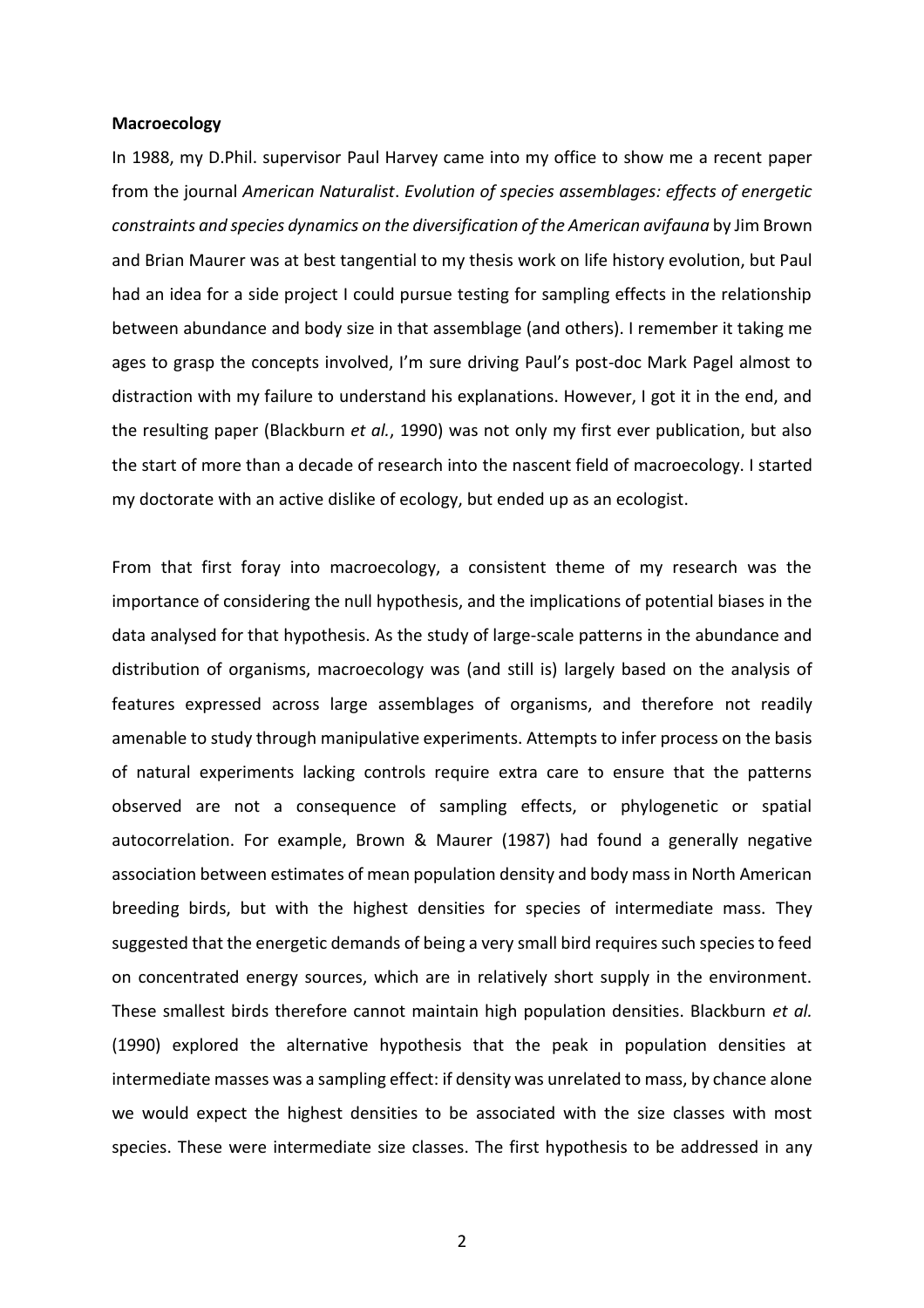study ideally should be the null, but what the null expectation was for macroecological patterns was not always obvious.

### **Invasion Biology**

In 1998 a first visit to New Zealand to work on questions of extinction with Richard Duncan sparked a new interest in alien species. Growing up in the U.K. I was naturally aware of aliens, especially the birds (and whether or not they were "tickable"), but had taken the presence and status of such species for granted. It was not until I saw how abundant European thrushes, finches, and other passerines were on the Canterbury Plains - familiar British bird species dramatically out of range - that I realised just how interesting aliens might be to study. I was not alone in this conclusion: the literature on alien species had started to burgeon following the SCOPE (Scientific Committee on Problems of the Environment) programme on this topic initiated in 1982 (Williamson *et al.*, 1986; Drake *et al.*, 1989). Exploring this literature, it became clear that the approaches to answering questions about ecological systems developed by macroecologists were potentially useful for answering questions about aliens and their invasions. Macroecology and invasion biology share some important similarities.

First, like macroecology, much of the data analysed in invasion biology comes from large-scale natural experiments – more accurately "experiments in nature", since these are changes to the environment caused by humans (Diamond, 1986) – where controls are lacking. These experiments have involved the unplanned (in experimental terms) translocation and introduction of large numbers of individuals of animals, plants, and other taxa to areas beyond the natural limits of their geographic distributions (Richardson *et al.*, 2011), over much of the course of human history. The lack of controls means that these experiments in nature need to be interpreted with caution, but they are useful sources of information for formulating and testing hypotheses for the causes and consequences of biological invasions (Richardson *et al.*, 2004), and should not be dismissed as an inferior approach. Controlled, manipulative experiments are powerful for testing scientific hypotheses, but the inevitably limited spatial and temporal scales of these manipulations means that they may lack realism in situations, like biological invasions, where important system drivers operate over large areas and long periods of time (Diamond, 1986; Blackburn, 2004).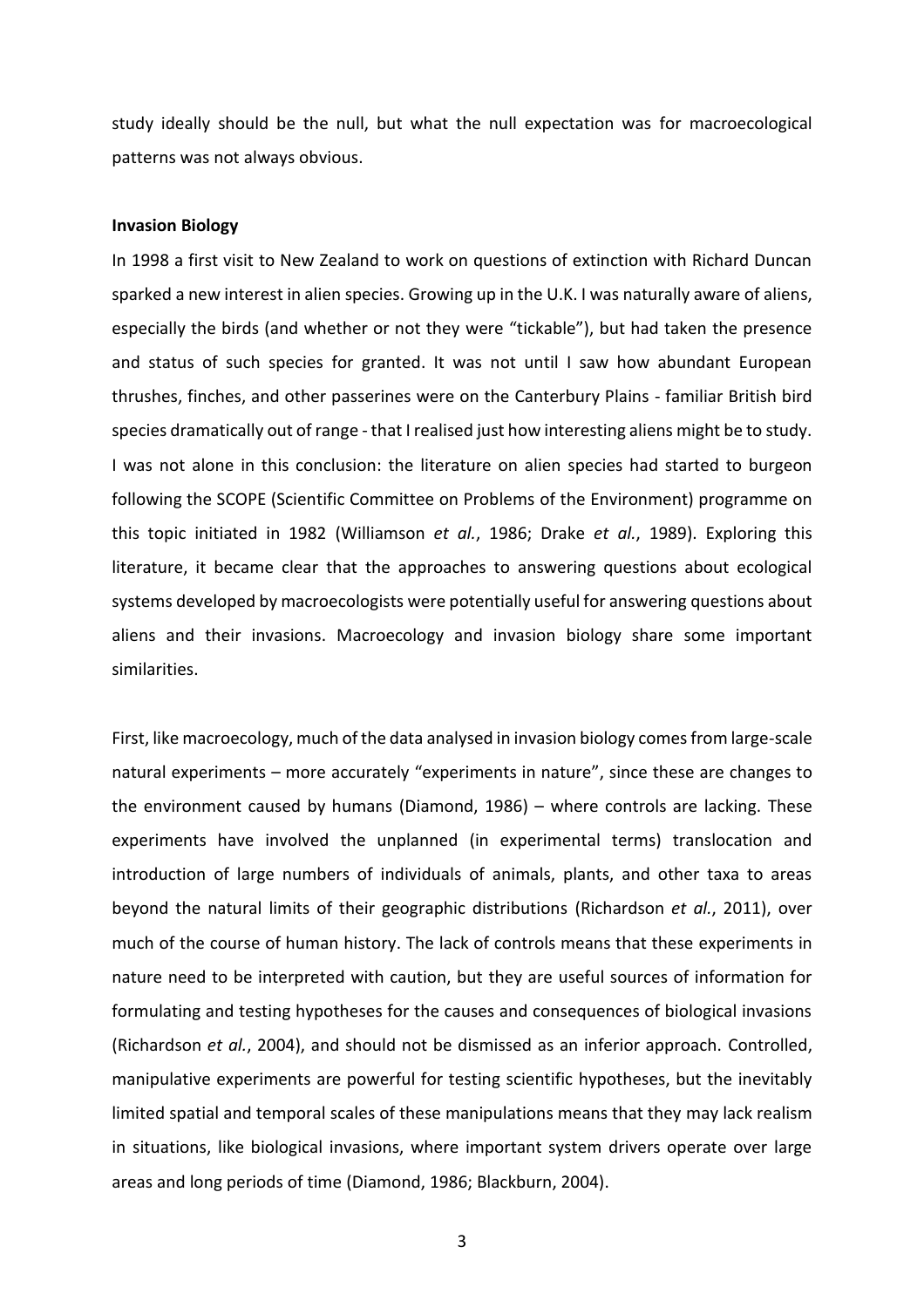Second, because experiments in nature are uncontrolled and unreplicated, much biological invasion data suffer from a similar range of biases to those encountered in macroecology. In particular, alien species are a non-random selection of native species (Lockwood, 1999; Tingley *et al.*, 2010; Blackburn *et al.*, 2017). For example, bird species with alien populations tend to be drawn from certain bird taxa, especially Galliformes, Anseriformes, Psittaciformes and Passeriformes, and from certain biogeographic regions (Blackburn & Duncan, 2001b; Dyer *et al.*, 2017). They also tend to be more widespread and abundant in their native ranges, larger-bodied and larger-brained, and more generalist in habitat use or diet (Blackburn *et al.*, 2009; Sol *et al.*, 2012). It is important to realise that these traits may not be the causes of success as an alien, but rather a consequence of the taxonomic and geographic biases: this realisation was slow to permeate macroecology (Blackburn & Gaston, 1998; Blackburn, 2004), and was similarly not yet widespread in invasion biology around the turn of the Millennium (Blackburn & Duncan, 2001a,b). Now, however, it is standard practice to use methods that account for phylogenetic and/or spatial autocorrelation when analysing variation in outcomes along the invasion pathway.

Third, as in macroecology, defining the appropriate null hypothesis for the question being addressed has not always received the attention it deserved in invasion biology (van Kleunen *et al.*, 2010). This is especially problematic because invasion is not a unitary process, but instead a series of stages through which a species has to pass to go from native to alien invader (Williamson & Brown, 1986; Williamson, 1996; Kolar & Lodge, 2001; Blackburn *et al.*, 2011). For example, some early studies attempted to identify the characteristics of alien species by comparing their traits to species without alien populations. Thus, Goodwin et al. (1999) compared characteristics of congeneric pairs of European plant species that had or had not established alien populations in New Brunswick, Canada. They found that the life history traits they analysed (lifeform, stem height, flowering period) did not distinguish between species with or without alien populations, but that native geographic range size did. However, this test does not tell us whether aliens differ because species with certain traits are more likely to have been introduced to new areas, or because species with certain traits are more likely to establish populations once there (Kolar & Lodge, 2001). Native geographic range size is perhaps more likely to determine the former. In this context, Cassey et al. (2004)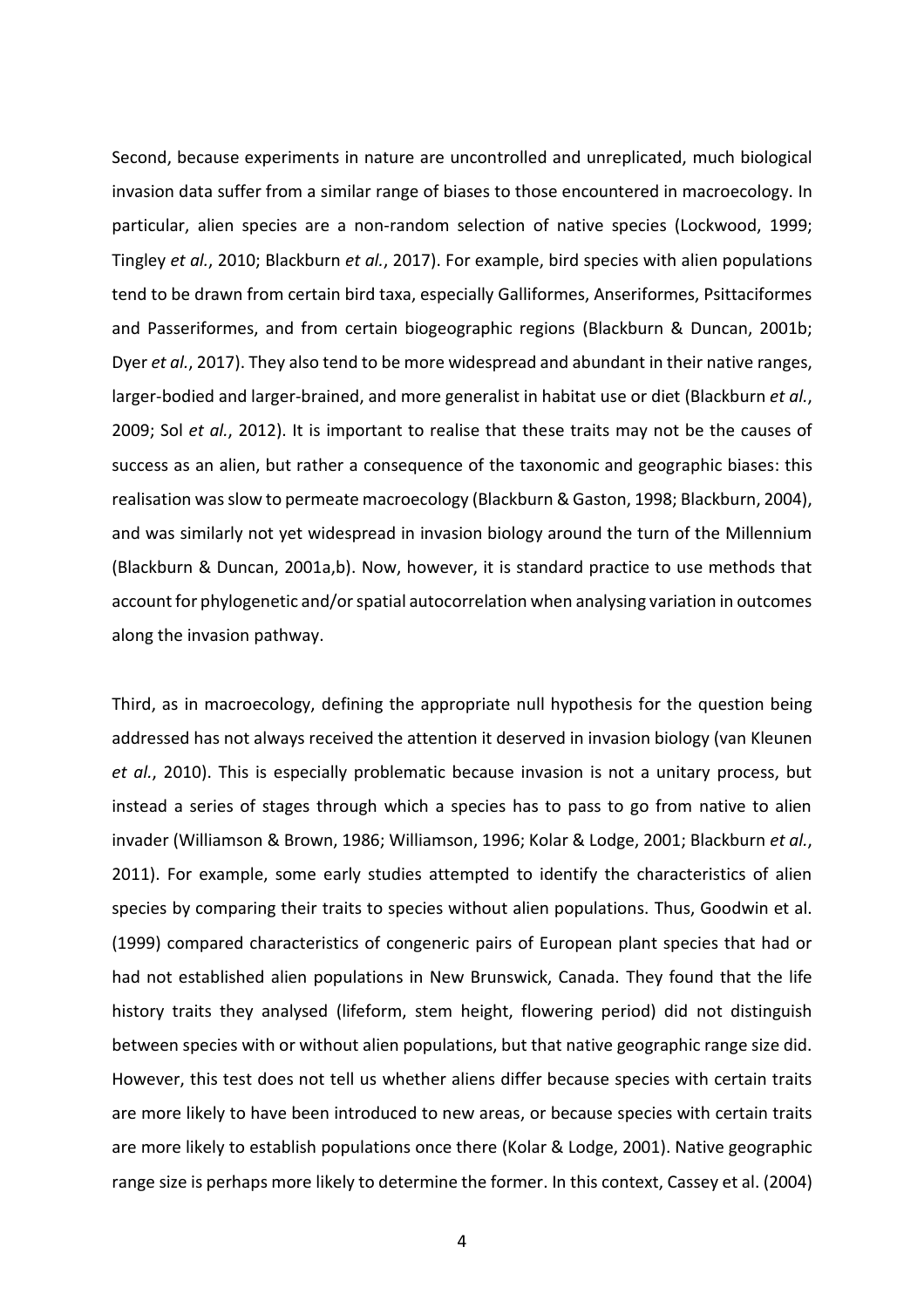used parrots as a case study to show how our understanding of the invasion process depends on the comparison made. Parrot species with established alien populations tend to have larger native population sizes, and are more likely to exhibit sexual plumage dichromatism, than parrots without established alien populations. However, these differences arise because these are the characteristics of parrot species chosen for introduction: neither large population size nor sexual plumage dichromatism distinguishes whether introduced parrot species are more likely to succeed or fail in establishing. These distinctions matter. With the wrong analysis, it would be easy to conclude that there is little risk of species with small native ranges or population sizes establishing alien populations if introduced, when in fact these characteristics only affect the likelihood of being introduced in the first instance.

It seems to me that the implications of applying these insights from macroecology to invasion biology has been a shift in focus from natural to anthropogenic drivers in explaining the invasion process. The SCOPE programme on invasions (Williamson *et al.*, 1986) identified two key questions concerning the invasion process - what factors determine whether a species becomes an invader or not? and what site properties determine whether an ecological system will resist or be prone to invasions? However, there is a missing third, key question – how are invasions affected by what humans do? Attention to null hypotheses in the light of the invasion pathway emphasises that outcomes in later pathway stages depend substantially on drivers at earlier stages, where human activities are especially important. Thus, which species are entrained in transport, and which transported species subsequently make it into the novel environment, both combine to constrain the identities and characteristics of species given the opportunity to become aliens. Likewise, human-mediated transport and introduction of species dictates the characteristics of the environments to which those potential aliens are exposed, and hence which environments are likely to suffer more or fewer invasions. Humans also modify features of the introduction of given species to given locations, most notably through the number of individuals introduced (propagule pressure), which is now recognised as a key driver of the establishment process (Lockwood *et al.*, 2005; Simberloff, 2009; Cassey *et al.*, 2018). Features of the species and environment obviously influence alien identities and locations, but in the context of anthropogenic activities. Methods that account for autocorrelation in outcomes have also influenced this shift by moderating the effects of those species and locations that dominate catalogues of invasions, and whose characteristics as a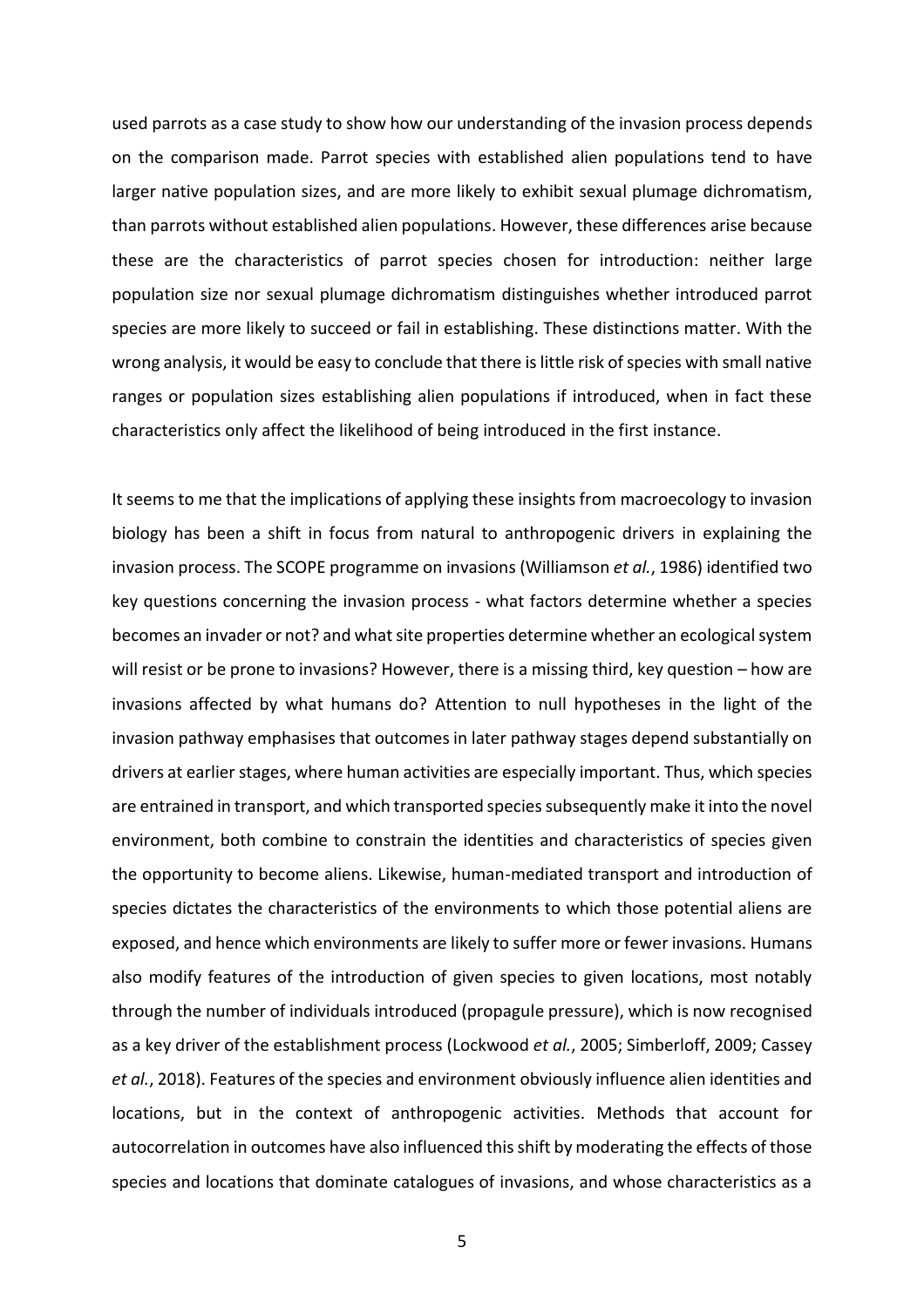result had undue influence on analyses of invasion drivers. For example, islands have traditionally been seen as more susceptible to invasions (Elton, 1958), but good evidence for this is more difficult to find when controlling for non-independence in data (Sol, 2000; Blackburn & Duncan, 2001a; Blackburn *et al.*, 2015).

### **The Macroecology of Invasions**

Developments in macroecology have certainly influenced invasion biology over the last couple of decades, but biological invasions may also be informative for macroecologists. The reshuffling of the planet's biota by human agency has been argued to be a defining characteristic of a new geological epoch, the Anthropocene (Lewis & Maslin, 2015). This reshuffling has broken biogeographic boundaries, resulting in novel geographic distributions for many species, and the prospect of novel ecosystems (Hobbs *et al.*, 2009). An open question is the extent to which these reshufflings break or reconstitute the macroecological patterns exhibited by native species. Variation in the latitudinal gradient in species richness across previous geological epochs (Mannion *et al.*, 2014), as well as apparent anthropogenic impacts on macroecological patterns in native species (Šizling *et al.*, 2016; Faurby & Araújo, 2017), suggests that such patterns may be quite plastic. Conversely, the fact that not all alien introductions result in established populations, coupled to niche conservatism (Wiens & Graham, 2005), may cause alien species to recapitulate natural patterns. The outcomes are likely to depend on whether species are limited by the same processes in their alien and native ranges, and whether the key processes are short-term ecological interactions or longer term evolutionary selection. Either way, patterns expressed by alien species may inform about the drivers of those patterns in native species (Sax *et al.*, 2005).

Currently, there are few studies of the macroecology of alien species, but at first glance those that do exist suggest that species are expressing similar patterns in their native and alien ranges. For example, alien species richness tends to increase from Polar regions towards the equator (Sax, 2001), reflecting the latitudinal gradient in native species richness (Rosenzweig, 1995); alien geographic range size tends to decrease from Polar regions towards the equator (Sax, 2001), a pattern known from native species as Rapaport's rule; larger geographic areas are home to more alien species (Blackburn *et al.*, 2008, 2016; Dawson *et al.*, 2017), reflecting the species-area relationship (Rosenzweig, 1995), and alien body masses also tend to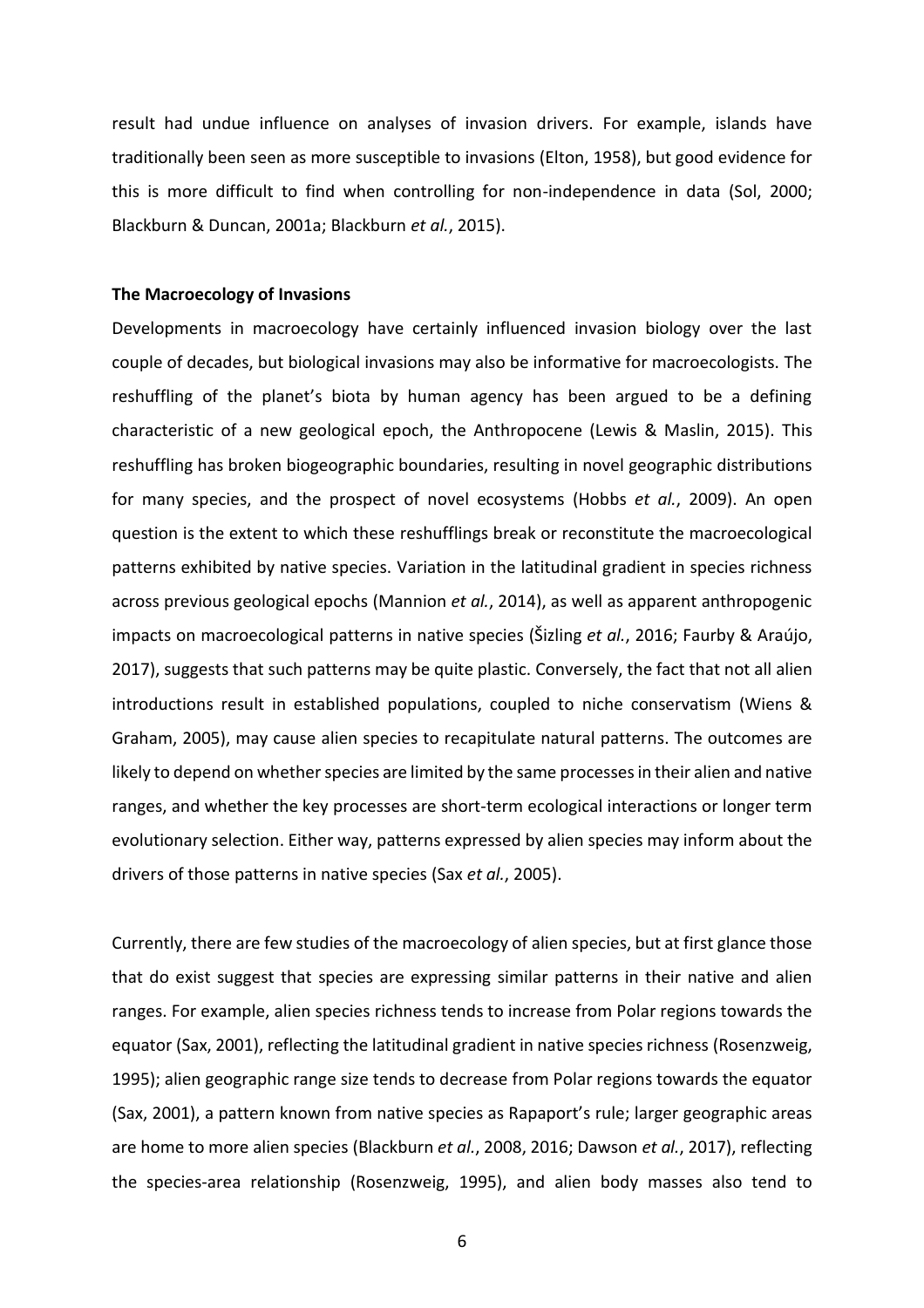decrease from Polar regions towards the equator (Blackburn *et al.*, 2018), a pattern known from native species as Bergmann's rule. It would seem that alien species bend to whatever processes are determining the macroecology of native species.

However, returning the opening theme of this paper, it is necessary to consider the null expectation for these patterns. For aliens, one needs to address the possibility that patterns of occurrence are a simple consequence of patterns of introduction, without the intervention of natural drivers. A good example is provided by Bergmann's rule in alien birds (Blackburn *et al.*, 2018). Alien bird species exhibit Bergmann's rule: the mean body mass of bird species with established alien populations in a given latitudinal band increases with latitude, falling in the range 50 – 100 g in the tropical zone but increasing to an average of over 700g in some high latitude regions (Figure 1). There is a close match between the spatial body mass variation shown by aliens (Figure 1) and by natives (Olson *et al.*, 2009). However, the great majority of spatial variation in alien body masses can be accounted for by the fact that people have tended to introduce smaller-bodied bird species to lower latitudes, and larger-bodied bird species to higher latitudes (Figure 1). Latitudinal variation in establishment success and subsequent range spread have barely modified that pattern. Thus, the fact that alien birds exhibit Bergmann's rule is more or less completely down to human actions in introducing different species to different latitudes. Where humans have introduced bird species to can also explain spatial variation in their species richness (Blackburn *et al.*, 2008, 2016; Dyer *et al.*, 2017) and geographic range size (Dyer *et al.*, in prep.). Whether the same is true for macroecological patterns in other taxa is unclear, as unfortunately Aves is more or less the only group for which there is widespread information on where species have been introduced. Aliens certainly have the potential to inform on the drivers of ecological patterns in natives, but it may be more difficult to realise that potential than is generally appreciated.

## **Conclusion**

Thirty years on from the foundation papers in macroecology, it is gratifying to reflect that the field has been so successful that it now has entire scientific journals, special interest groups and learned societies related to its study, not to mention this special issue of *GEB*. It is easy to forget the resistance it faced in its early years, such that Gaston & Blackburn (1999) were moved to write about how "the emergence of macroecology has been [accompanied by] a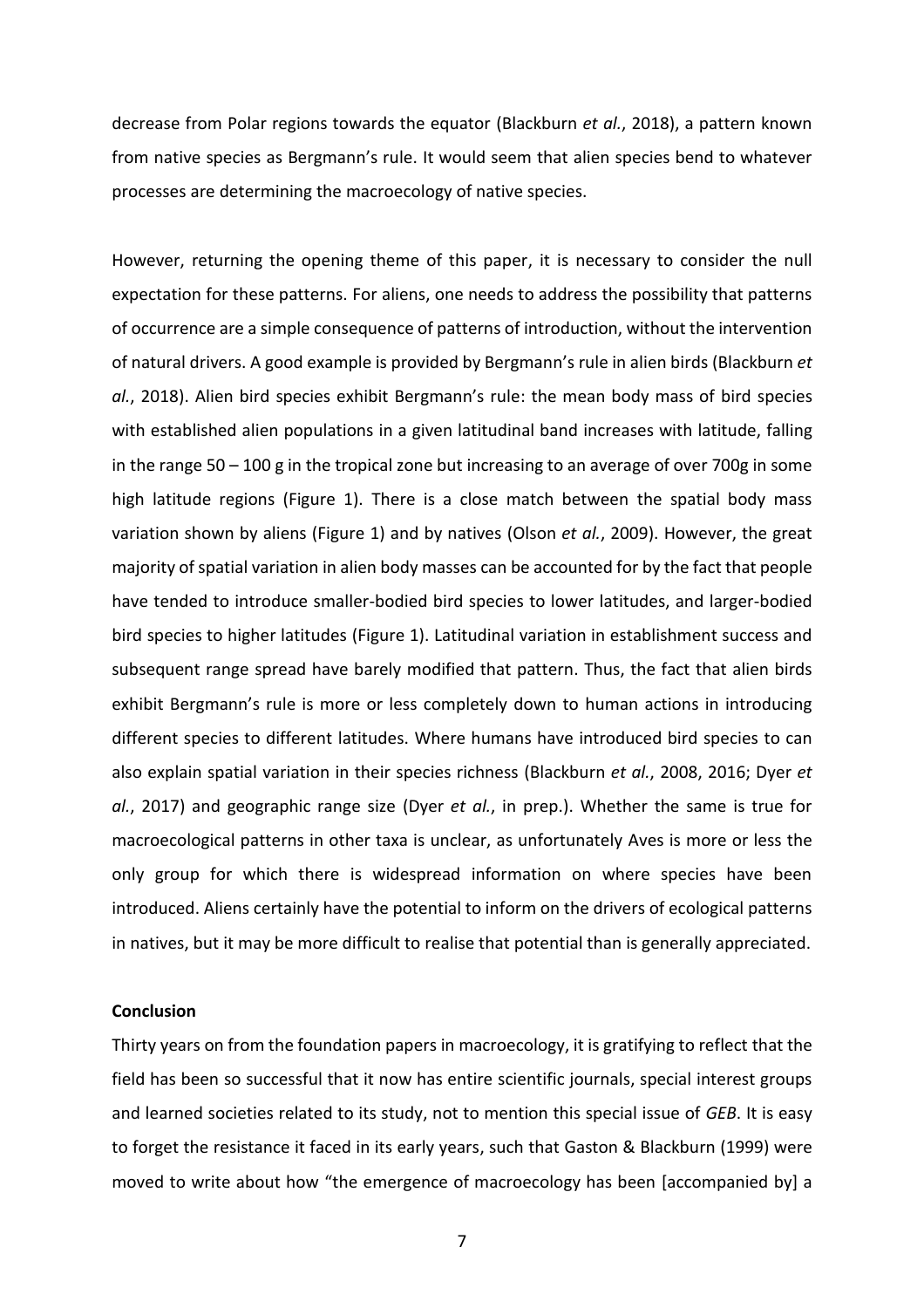barrage of criticism of this general approach to answering ecological questions…". At the time, the standard modus operandi in ecology was the small-scale, short-term experimental manipulation, which itself came to dominate as a response to an even earlier tendency to use patterns uncritically in support of ecological theory (Lawton, 1996). The power of experiments is undeniable, but there is unquestionably also a place for approaches that exploit effects measured over the spatial and temporal scales relevant to ecosystems. The continued growth of the field of macroecology alone would prove it. Yet, more than that, macroecology has informed developments in other research areas too. Invasion biology would not have developed in the direction it has without the application of insights gained from macroecological experience. I believe that the effects of those insights have been positive – and given that I've spent much of my career trying to deal with bias, I hope that I'm not at this point falling prey to it myself.

#### **Acknowledgements**

I would like to thank Brian McGill, Maria Dornelas and Richard Field for inviting me to be part of this special issue, and the numerous people who have shared their ideas and time with me over the years I have been studying macroecology and invasion biology, especially (in alphabetical order) Phill Cassey, Steven Chown, Richard Duncan, Ellie Dyer, Kevin Gaston, Richard Gregory, Paul Harvey, Kate Jones, John Lawton, Julie Lockwood, Ian Owens, Mark Pagel, Petr Pyšek, Dave Richardson, Helen Roy, Gavin Thomas, and Craig White.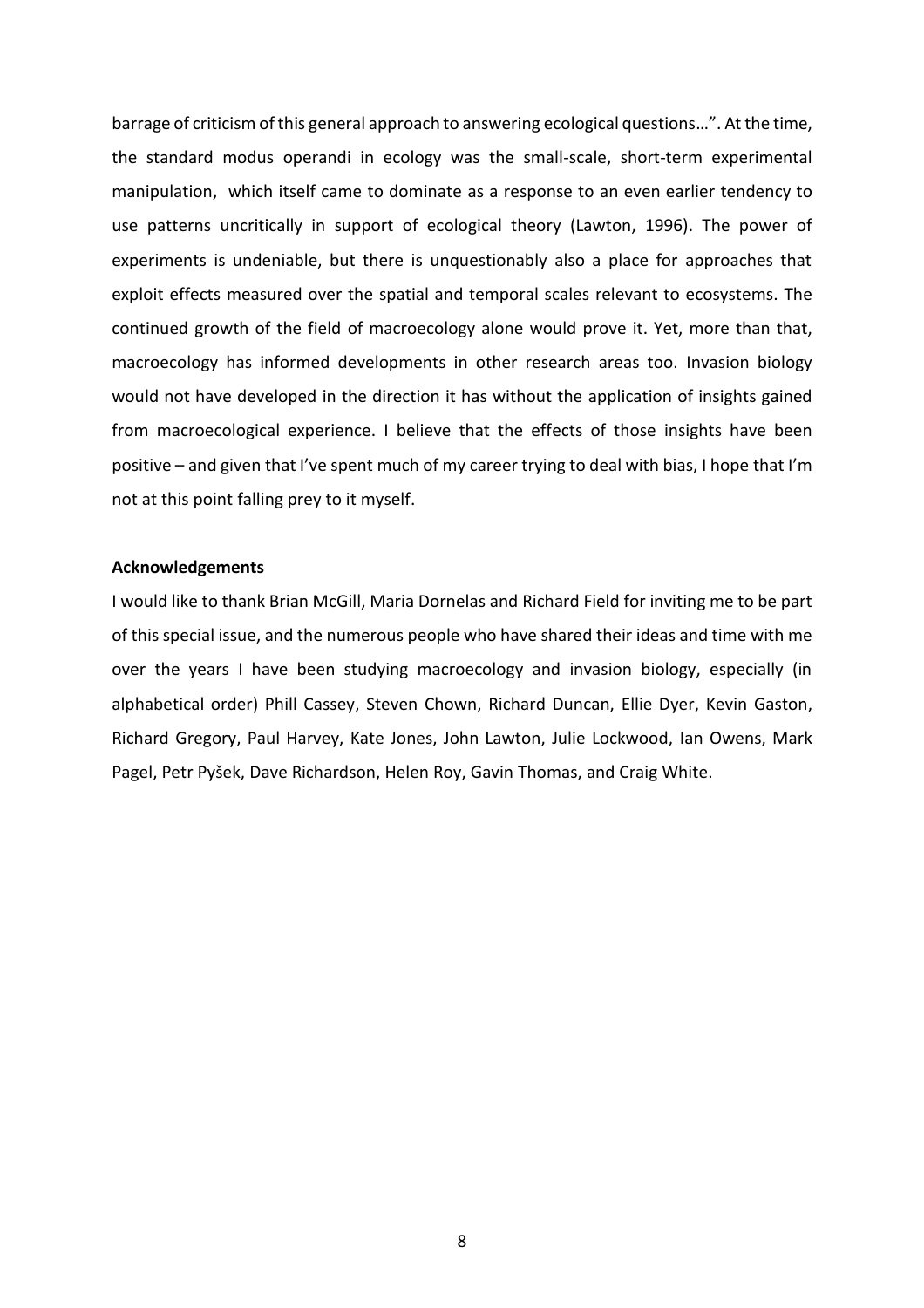## **References**

Blackburn, T.M. (2004) Method in macroecology. *Basic and Applied Ecology*, **5**, 401–412.

- Blackburn, T.M., Cassey, P. & Lockwood, J.L. (2008) The island biogeography of exotic bird species. *Global Ecology and Biogeography*, **17**, 246–251.
- Blackburn, T.M., Delean, S., Pyšek, P. & Cassey, P. (2016) On the island biogeography of aliens: a global analysis of the richness of plant and bird species on oceanic islands. *Global Ecology and Biogeography*, **25**, 859–868.
- Blackburn, T.M. & Duncan, R.P. (2001a) Determinants of establishment success in introduced birds. *Nature*, **414**, 195–197.
- Blackburn, T.M. & Duncan, R.P. (2001b) Establishment patterns of exotic birds are constrained by non-random patterns in introduction. *Journal of Biogeography*, **28**, 927–939.
- Blackburn, T.M., Dyer, E., Su, S. & Cassey, P. (2015) Long after the event, or four things we (should) know about bird invasions. *Journal of Ornithology*, **156 s1**, 15–25.
- Blackburn, T.M. & Gaston, K.J. (1998) Some methodological issues in macroecology. *The American naturalist*, **151**, 68–83.
- Blackburn, T.M., Harvey, P.H. & Pagel, M.D. (1990) Species number, population density and body size relationships in natural communities. *Journal of Animal Ecology*, **59**, 335– 345.
- Blackburn, T.M., Lockwood, J.L. & Cassey, P. (2009) *Avian invasions. The ecology and evolution of exotic birds.*, Oxford University Press, Oxford.
- Blackburn, T.M., Pyšek, P., Bacher, S., Carlton, J.T., Duncan, R.P., Jarošík, V., Wilson, J.R.U. & Richardson, D.M. (2011) A proposed unified framework for biological invasions. *Trends in Ecology & Evolution*, **26**, 333–339.
- Blackburn, T.M., Redding, D.W. & Dyer, E.E. (2018) Bergmann's Rule in alien birds. *Ecography*.
- Blackburn, T.M., Scrivens, S.L., Heinrich, S. & Cassey, P. (2017) Patterns of selectivity in introductions of mammal species worldwide. *NeoBiota*, **33**, 33–51.
- Brown, J.H. & Maurer, B.A. (1987) Evolution of species assemblages: effects of energetic constraints and species dynamics on the diversification of the American avifauna. *American Naturalist*, **130**, 1–17.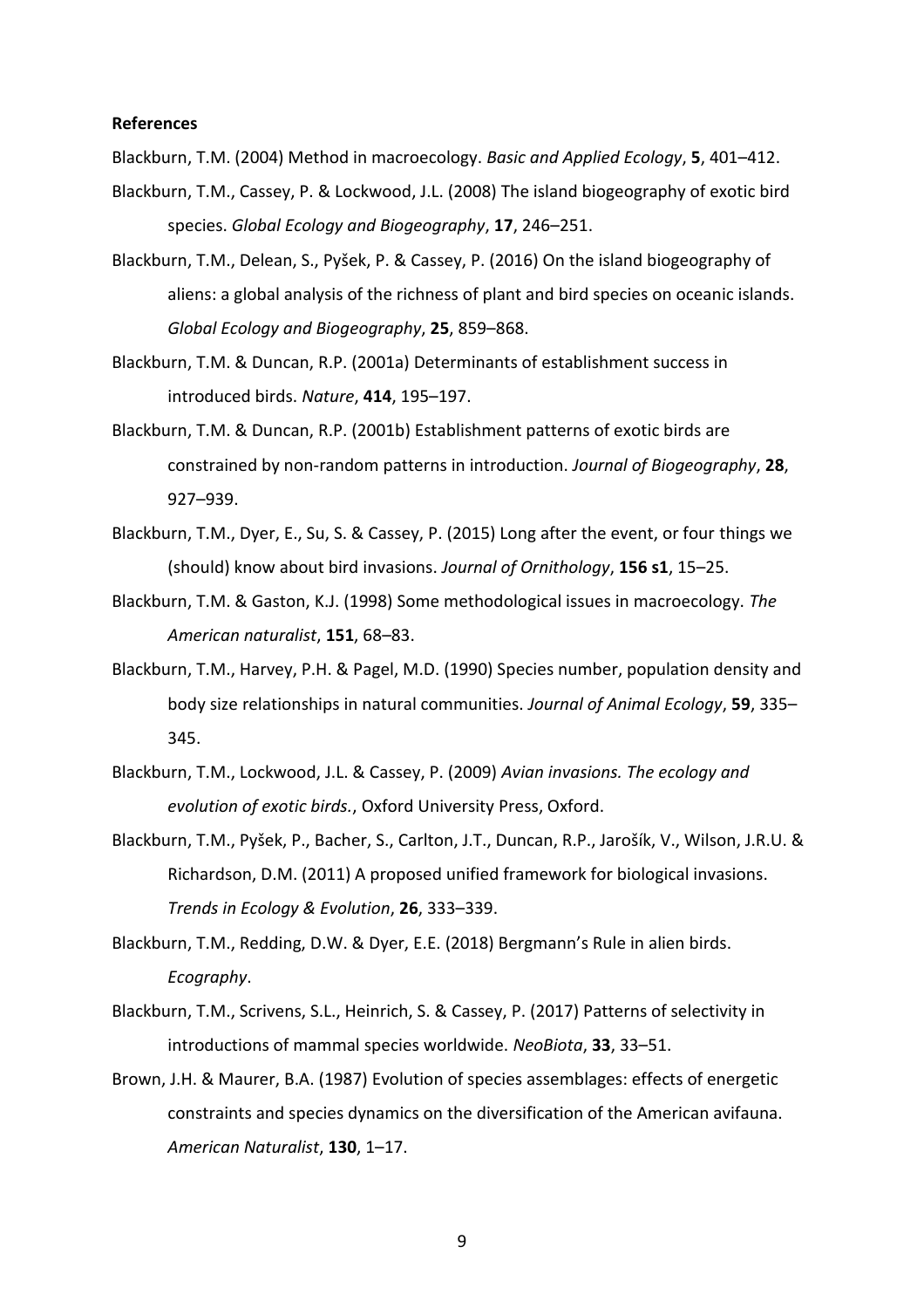- Cassey, P., Blackburn, T.M., Jones, K.E. & Lockwood, J.L. (2004) Mistakes in the analysis of exotic species establishment: source pool designation and correlates of introduction success among parrots (Aves: Psittaciformes) of the world. *Journal of Biogeography*, **31**, 277–284.
- Cassey, P., Delean, S., Lockwood, J.L., Sadowski, J.S. & Blackburn, T.M. (2018) Dissecting the null model for biological invasions: A meta-analysis of the propagule pressure effect. *PLOS Biology*, **16**, e2005987.
- Dawson, W., Moser, D., van Kleunen, M., Kreft, H., Pergl, J., Pyšek, P., Weigelt, P., Winter, M., Lenzner, B., Blackburn, T.M., Dyer, E.E., Cassey, P., Scrivens, S.L., Economo, E.P., Guénard, B., Capinha, C., Seebens, H., García-Díaz, P., Nentwig, W., García-Berthou, E., Casal, C., Mandrak, N.E., Fuller, P., Meyer, C. & Essl, F. (2017) Global hotspots and correlates of alien species richness across taxonomic groups. *Nature Ecology & Evolution*, **1**, 0186.
- Diamond, J. (1986) *Overview: laboratory experiments, field experiments, and natural experiments. Community Ecology* (ed. by J. Diamond) and T.J. Case), pp. 3– 22. Harper Row, New York.
- Drake, J.A., di Castri, F., Groves, R.H., Kruger, F.J., Rejmánek, M. & Williamson, M. (1989) *Biological invasions. A global perspective.*, John Wiley & Sons, Chichester, UK.
- Dyer, E.E., Cassey, P., Redding, D.W., Collen, B., Franks, V., Gaston, K.J., Jones, K.E., Kark, S., Orme, C.D.L. & Blackburn, T.M. (2017) The global distribution and drivers of alien bird species richness. *PLoS Biology*, **15**, e2000942.
- Elton, C. (1958) *The ecology of invasions by animals and plants.*, Methuen, London.
- Faurby, S. & Araújo, M.B. (2017) Anthropogenic impacts weaken Bergmann's rule. *Ecography*, **40**, 683–684.
- Gaston, K.J. & Blackburn, T.M. (1999) A critique for macroecology. *Oikos*, **84**, 353–368.
- Goodwin, B.J., McAllister, A.J. & Fahrig, L. (1999) Predicting invasiveness of plant species based on biological information. *Conservation Biology*, **13**, 422–426.
- Hobbs, R.J., Higgs, E. & Harris, J.A. (2009) Novel ecosystems: implications for conservation and restoration. *Trends in Ecology & Evolution*, **24**, 599–605.
- van Kleunen, M., Dawson, W., Schlaepfer, D., Jeschke, J.M. & Fischer, M. (2010) Are invaders different? A conceptual framework of comparative approaches for assessing determinants of invasiveness. *Ecology Letters*, **13**, 947–958.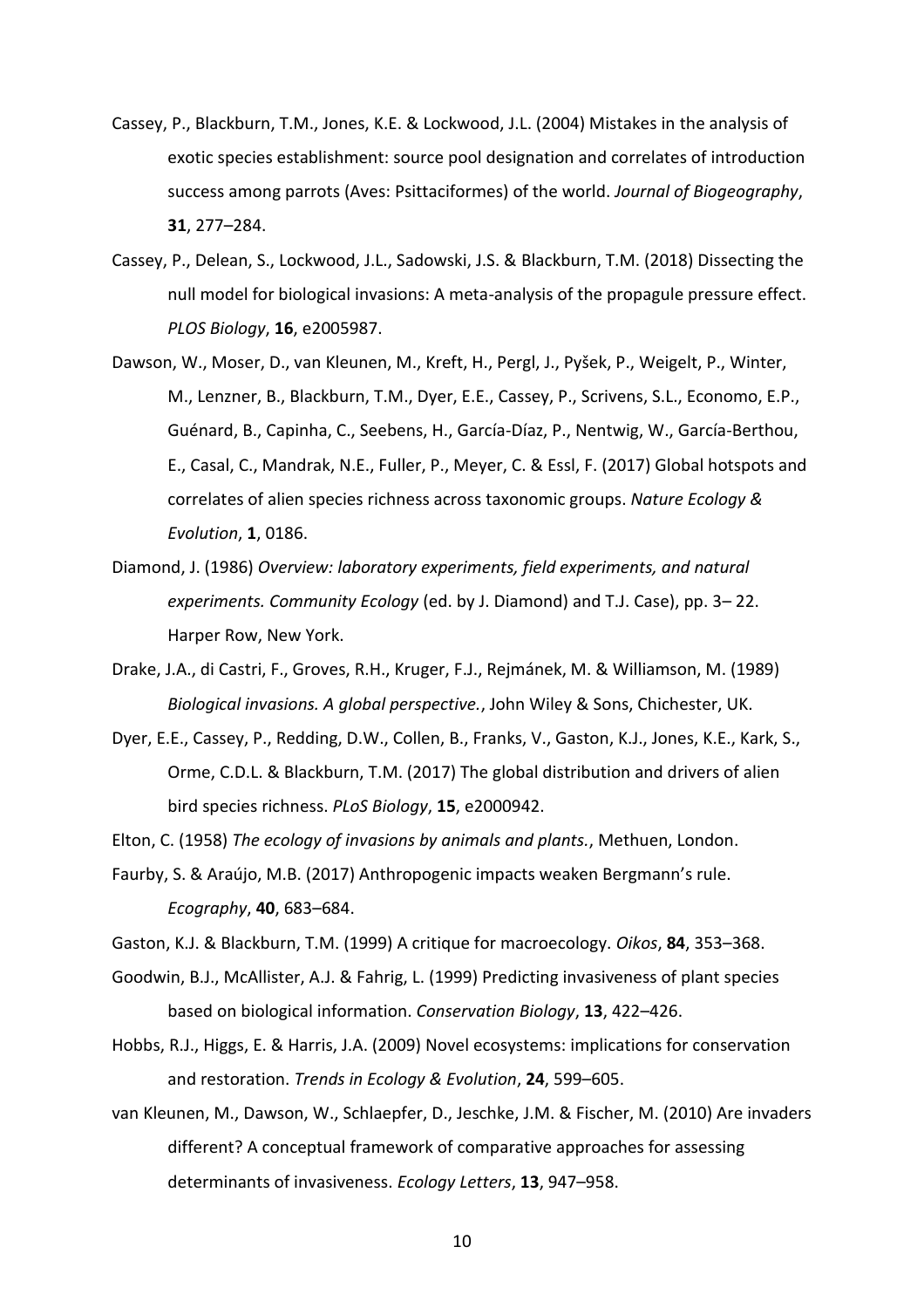Kolar, C.S. & Lodge, D.M. (2001) Progress in invasion biology: predicting invaders. *Trends in Ecology and Evolution*, **16**, 199–204.

Lawton, J.H. (1996) Patterns in ecology. *Oikos*, **75**, 145–147.

Lewis, S.L. & Maslin, M.A. (2015) Defining the Anthropocene. *Nature*, **519**, 171–180.

- Lockwood, J.L. (1999) Using taxonomy to predict success among introduced avifauna: Relative importance of transport and establishment. *Conservation Biology*, **13**, 560– 567.
- Lockwood, J.L., Cassey, P. & Blackburn, T. (2005) The role of propagule pressure in explaining species invasions. *Trends in Ecology & Evolution*, **20**, 223–228.
- Mannion, P.D., Upchurch, P., Benson, R.B.J. & Goswami, A. (2014) The latitudinal biodiversity gradient through deep time. *Trends in Ecology & Evolution*, **29**, 42–50.
- Olson, V.A., Davies, R.G., Orme, C.D.L., Thomas, G.H., Meiri, S., Blackburn, T.M., Gaston, K.J., Owens, I.P.F. & Bennett, P.M. (2009) Global biogeography and ecology of body size in birds. *Ecology Letters*, **12**, 249–259.
- Richardson, D.M., Pyšek, P. & Carlton, J. (2011) *A compendium of essential concepts and terminology in invasion ecology*. *Fifty years of invasion ecology. The legacy of Charles Elton.* (ed. by D.M. Richardson), pp. 409–420. John Wiley & Sons Ltd, Oxford.
- Richardson, D.M., Rouget, M. & Rejmánek, M. (2004) *Using natural experiments in the study of alien tree invasions. Experimental approaches to conservation biology.* (ed. by M.S. Gordon) and S.M. Bartol), pp. 180–200. University of California Press.
- Rosenzweig, M.L. (1995) *Species diversity in space and time.*, Cambridge University Press, Cambridge.
- Sax, D.F. (2001) Latitudinal gradients and geographic ranges of exotic species: implications for biogeography. *Journal of Biogeography*, **28**, 139–150.
- Sax, D.F., Gaines, S.D. & Stachowicz, J.J. (2005) *Exotic species: a source of insight into ecology, evolution, and biogeography*, Academic Press, Sunderland, Massachussets.
- Simberloff, D. (2009) The role of propagule pressure in biological invasions. *The Annual Review of Ecology, Evolution, and Systematics*, **40**, 81–102.
- Šizling, A.L., Pokorný, P., Juřičková, L., Horáčková, J., Abraham, V., Šizlingová, E., Ložek, V., Tjørve, E., Tjørve, K.M.C. & Kunin, W. (2016) Can people change the ecological rules that appear general across space? *Global Ecology and Biogeography*, **25**, 1072–1084.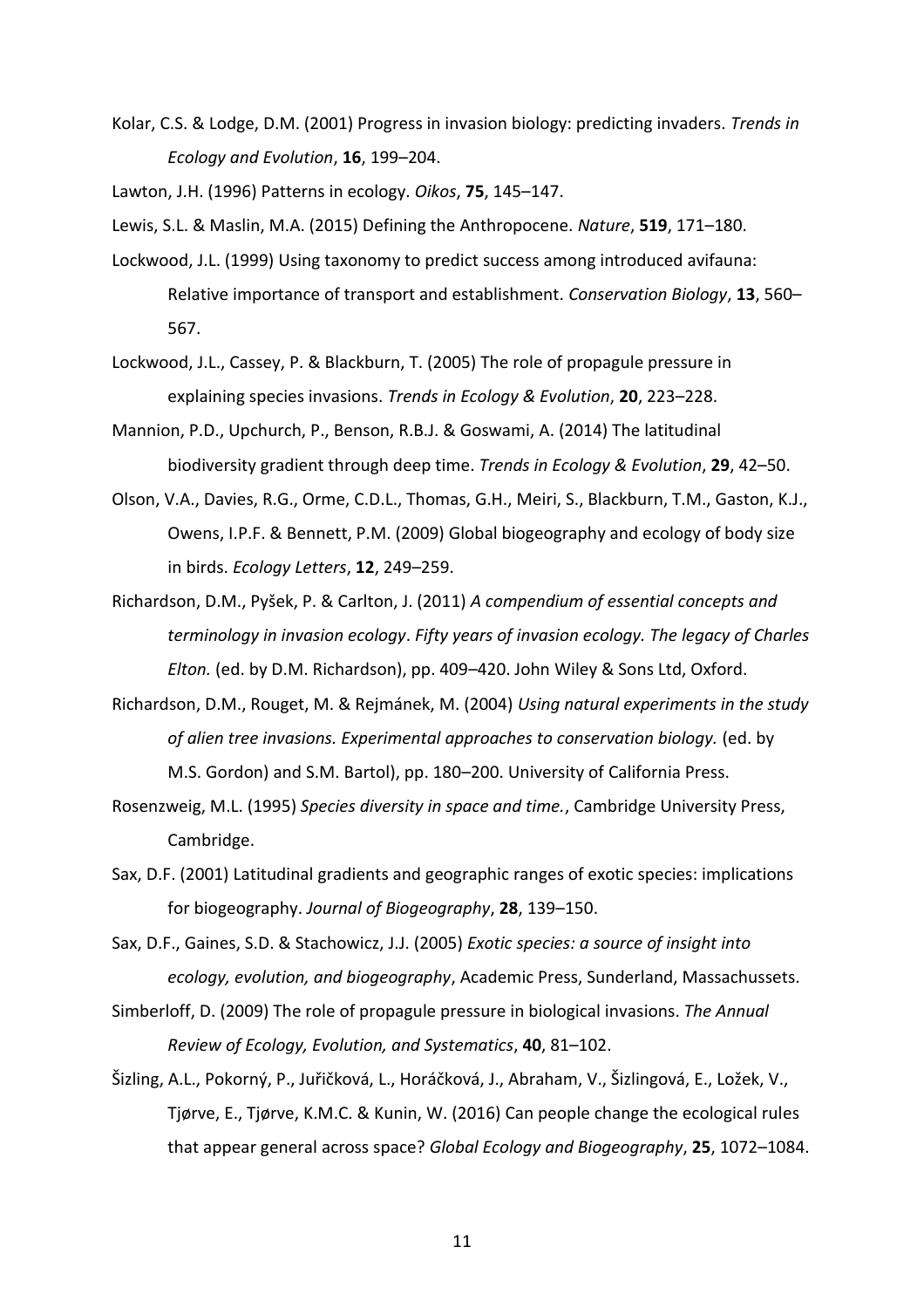- Sol, D. (2000) Are islands more susceptible to be invaded than continents? Birds say no. *Ecography*, **23**, 687–692.
- Sol, D., Maspons, J., Vall-llosera, M., Bartomeus, I., García-Peña, G.E., Piñol, J. & Freckleton, R.P. (2012) Unraveling the life history of successful invaders. *Science*, **337**, 580–583.
- Tingley, R., Romagosa, C.M., Kraus, F., Bickford, D., Phillips, B.L. & Shine, R. (2010) The frog filter: amphibian introduction bias driven by taxonomy, body size and biogeography. *Global Ecology and Biogeography*, **19**, 496–503.
- Wiens, J.J. & Graham, C.H. (2005) Niche conservatism: integrating rvolution, rcology, and conservation biology. *Annual Review of Ecology, Evolution, and Systematics*, **36**, 519– 539.
- Williamson, M. (1996) *Biological invasions.*, Chapman and Hall, London.
- Williamson, M. & Brown, K.C. (1986) The analysis and modelling of British invasions. *Philosophical Transactions of the Royal Society B: Biological Sciences*, **314**, 505–522.
- Williamson, M.H., Kornberg, H., Holdgate, M.W., Gray, A.J. & Conway, G.R. (1986) Preface: The British Contribution to the SCOPE Programme on the Ecology of Biological Invasions. *Philosophical Transactions of the Royal Society B: Biological Sciences*, **314**, 503–504.

## **BioSketch**

Tim Blackburn is an ecologist with a background in macroecology. His current research is largely focused on understanding the processes driving human-mediated biological invasions, using birds as a model taxon.

## **Data Availability Statement**

This study includes no data.